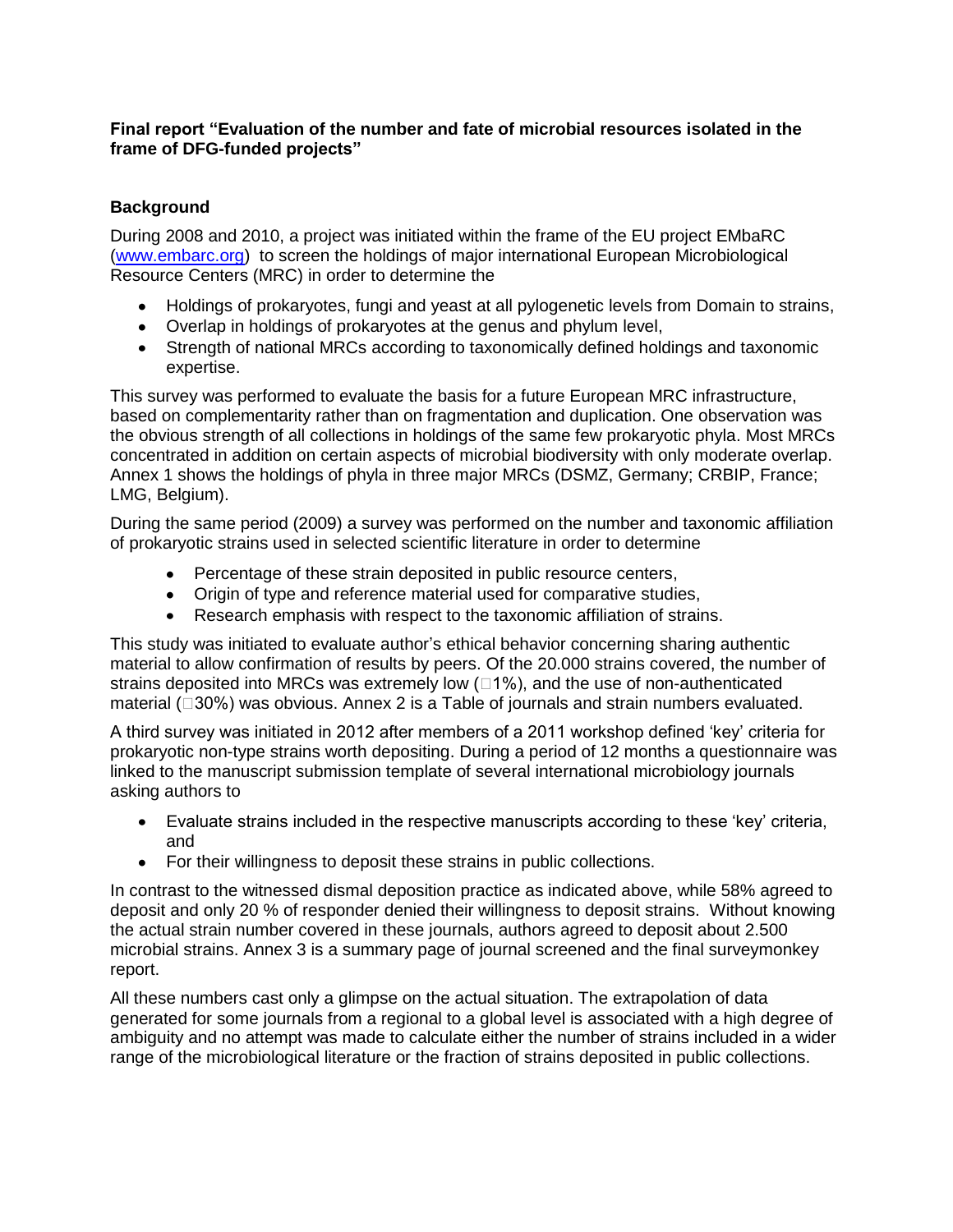# **The proposal**

This was the situation at the time when the proposal 'Evaluation of the number and fate of microbial resources isolated in the frame of DFG-funded projects' (see Annex 4) was submitted to the German Research Council (DFG). Having received the grant STA 184/22-1, Annett Schumann, a Pharmazeut -im-Praktikum with knowledge in microbiology was employed to screen the GEPRIS database for projects with microbiological content (Annex 5), to compile mail addresses of addressees, organize the surveymonkey questionnaire (Annex 6) and to evaluate return questionnaires.

# **Responses**

Of 203 addressees contacted, representing about 250 individual DFG grants, six mails returned undeliverable. Of the remaining ones, 31 scientists (15.2%) replied that no strains were isolated in the course of the granted proposal. Another fraction of 31 scientists (15.2%) responded anonymously to the questionnaire and their data are the basis of the following analysis.

#### **Q2. How many strains are present in your collection**

Table 1 is an overview of strains, ordered per taxonomic group and the number of responding scientists. When a scientist collected isolates from more than a single Domain the scientist is recorded under the Domain for which the majority of strains were indicated. Plasmids and Phages were recorded as isolates. The vast majority of the 63.188 isolates collected belong to the Prokaryotes (85.0%), followed by fungi and yeasts (13.4%). The other groups constitute minor components only  $(□2.6%).$ 

If asked in which area of microbiology work has been performed (nomination of more than one area was permitted), 20 times the fields 'ecology' and 'physiology' were indicated (29% each), 'phylogeny' and 'taxonomy' were mentioned about 15 times (20% each), while the research area 'genetics' was only mentioned one time. Within the Domain Bacteria the taxa Proteobacteria (medical relevance, N<sup>2</sup> fixation, *Roseobacter*), Firmicutes /Tenericutes, Bacteroidetes and Actinobacteria were mentioned most, followed by individual callings of *Thermotogales* and *Aquificales* as well as candidate taxa. Rarely studies included members of more than a single Domain, such as *E. coli*, *Agrobacterium tumefaciens* and *Saccharomyces cervisiae.*

Table 1. Affiliation of isolates to Domains, summary of strains collected and number of responding scientists.

| Domain          | Resources | Percentage | Responding |
|-----------------|-----------|------------|------------|
|                 | collected |            | scientists |
| <b>Bacteria</b> | 52.188    | 82.7       | 25         |
| Cyanobacteria   | 407       | 0.6        | 4          |
| Archaea         | 1.045     | 1.7        | 6          |
| Fungi           | 6.000     | 9.8        |            |
| Yeasts          | 2.233     | 3.6        | 6          |
| Protozoa        | 50        | 0.08       | 3          |
| <b>Plasmids</b> | 992       | 1.6        | 6          |
| Phages          | 148       | 0.24       | 6          |
| Microalgae      | 25        | 0.04       |            |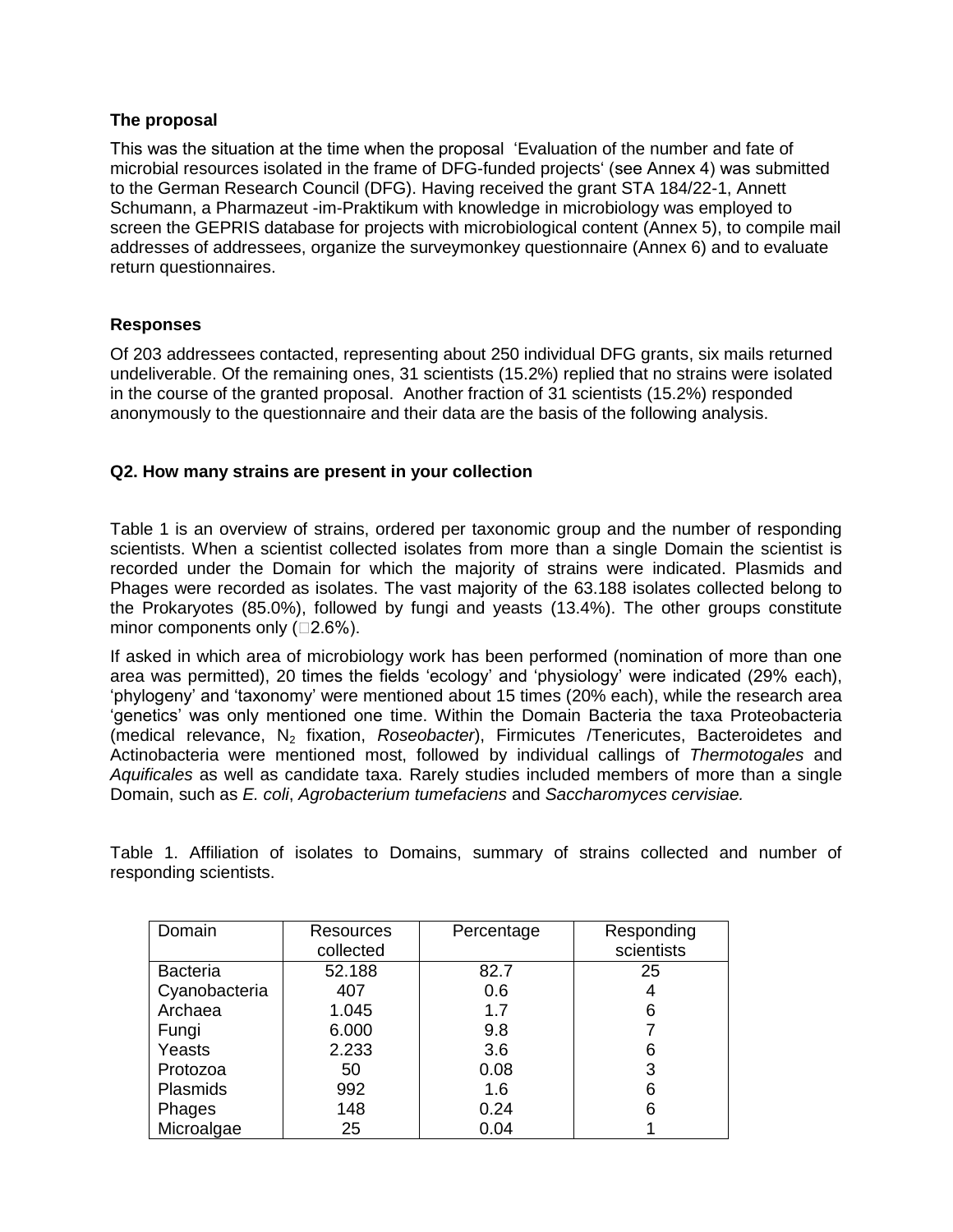• Prokaryotic isolates are present in 16 large research collections with up to several thousand representatives, including one with about 1.000 Archaea. Seven collections maintain 20 to 100 isolates, while the remaining collections harbor few strains only (5 to 20 isolates).

During the reporting period, only 26 strains (0.04%) were deposited in the DSMZ and in the SAG, Göttingen.

Mycological isolates are stored in 6 large collections, maintaining between 200 and 4.000 strains. Three collections have 20 to 1.000 strains while the other four scientists reported the presence of 1 to 20 strains.

During the reporting period, a single strain only (0.01%) has been deposited in the DSMZ.

- Protozoa are present in 3 collections. While two collections contain respectively 10 and 40 strains, a third scientist did not indicate the number of isolates
- Plasmids are represented in three larger collections, embracing between 100 and 500 resources, two smaller collections harbor 40 and 50 plasmids, while one collection maintain two plasmids only.
- Phages are collected by six research groups maintaining between 3 and 100 strains.
- Only one researcher reported the presence of a small collection of 25 microalgae.

#### **Q3. Estimating the percentage of taxonomically characterized resources**

In order to facilitate the future transfer of resources into public service collections, researchers were asked for the taxonomic affiliation of the collected resources, down to the rank of genus or even species. As not all researchers responded to this question the percentage can only be given to the relevant fraction of resources for which answers have been received.

| Domain          | Resources<br>collected* | Responding<br>scientists | Number and<br>fraction % of | Responding<br>scientists |
|-----------------|-------------------------|--------------------------|-----------------------------|--------------------------|
|                 |                         |                          | taxonomically               |                          |
|                 |                         |                          | characterized               |                          |
|                 |                         |                          | resources                   |                          |
| <b>Bacteria</b> | 52.188                  | 26                       | 45.831 (87.8)               | 24                       |
| Cyanobacteria   | 407                     | 4                        | 402 (98.8)                  | 3                        |
| Archaea         | 1.045                   |                          | 540 (51,6)                  | 6                        |
| Fungi           | 6.000                   |                          | 1.468(24.4)                 |                          |
| Yeasts          | 2.357                   | 6                        | 2.128 (90.2)                |                          |
| Plasmids        | 992                     | 6                        | 840 (84.7)                  | 3                        |
| Phagen          | 148                     | 6                        | 20 (13.5)                   | 3                        |
| Protozoa        | 150                     | 3                        | 105 (70)                    | 3                        |
| Microalgae      | 25                      |                          | 25 (100)                    |                          |

Table 2. Fraction of well characterized strains as percentage of strains per Domain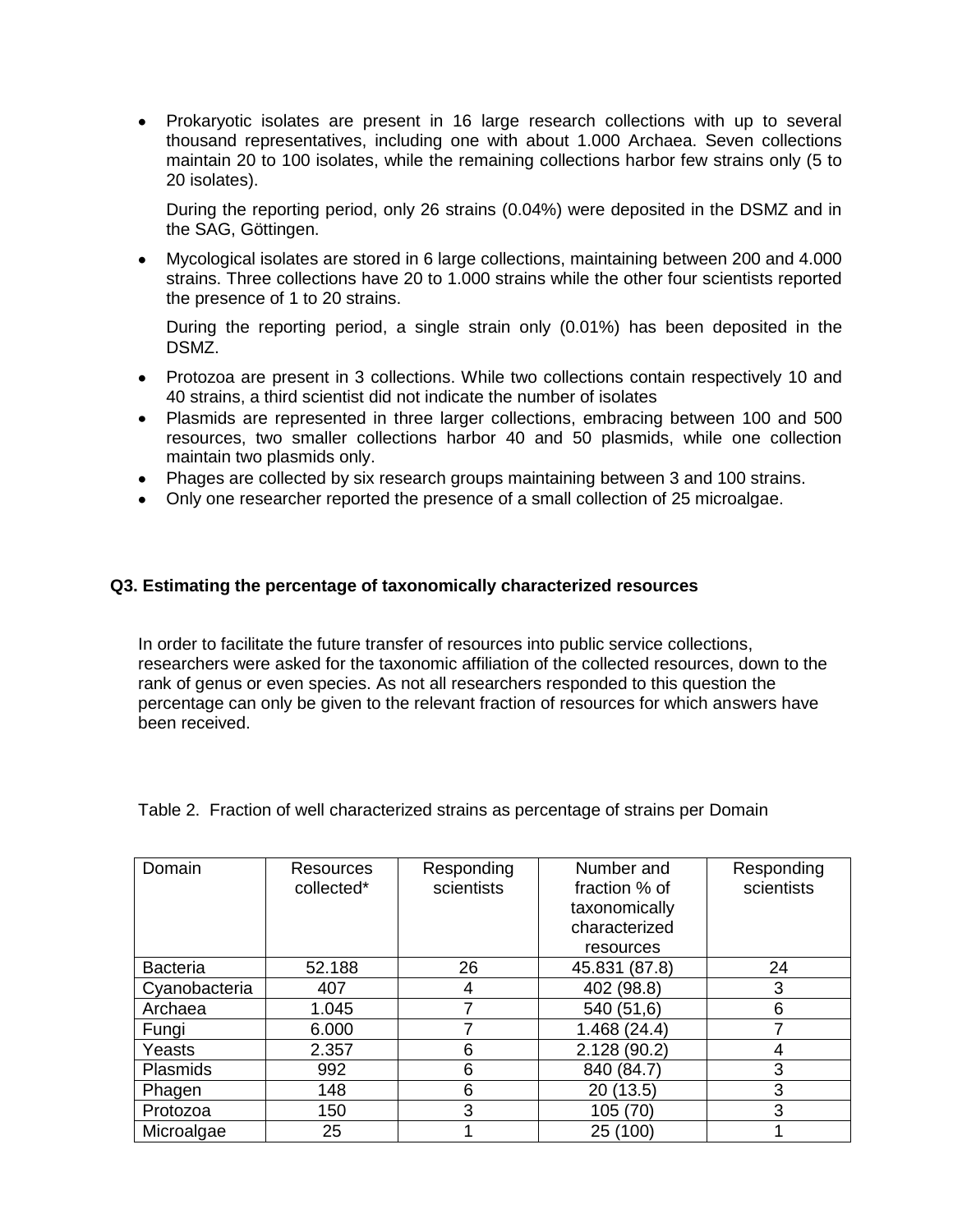\*Some scientists indicated the presence of members of Domains without telling the number of resources

# *Prokaryotes*

Ten researchers indicate that 100% of their collection of Bacteria was fully characterized, while 11 other researcher responded that 50% and less of their bacteria were characterized. Some of the well characterized collections harbor mutants or genetically modified bacteria which per se are well characterized at the species level. All cyanobacteria in three collections were fully characterized. Four small collections of Archaea (up to 20 strains) are fully characterized. No response has been received from the curator of the large Archaea collections.

# *Yeast and Fungi*

None of the seven responding mycologists responded to the actual number of characterized strains. 50% and more of the isolates were characterized in five collections while three yeast collections were characterized between 90 and 100%

#### *Protozoen:*

The large protozoa collection has been fully characterized; the other two to a few percent only.

#### *Microalgae, plasmids and phages*

- All 25 microalgae strains of the one responding scientist have been fully characterized.
- Two researchers indicate that their phage collections are fully characterized, while 25% of a third collection was characterized. Three researchers did not respond to this question.
- The plasmids collections of four collections were fully characterized.

# **Q4. According to your assessment of well characterized strains, how many fulfill the requirement of 'key' strains, worth deposition in public collections?**

The 'key' criteria have been defined 2011 during a workshop with journal editors, collection manager and authors and the criteria were made available in the questionnaire (See Table 3, left column [a manuscript has recently been submitted: Publication on 'key' criteria for strains to be deposited has been submitted (Stackebrandt et al. SpringerPlus)]. As these criteria were defined for Prokaryotes, scientists were asked use similar stringent criteria for other taxa. The responses are not straight forward as a single strain may match several, up to all, 'key' criteria. The 11.520 strains which match the stringent 'key' criteria are, as expected, lower than the total number strains in research collections (18.2%) and the number of well characterized strains (22.4%). The highest number of 'key criteria scores were received for 'metabolic uniqueness', followed by 'phylogenetic uniqueness' and 'presence of rare taxa'.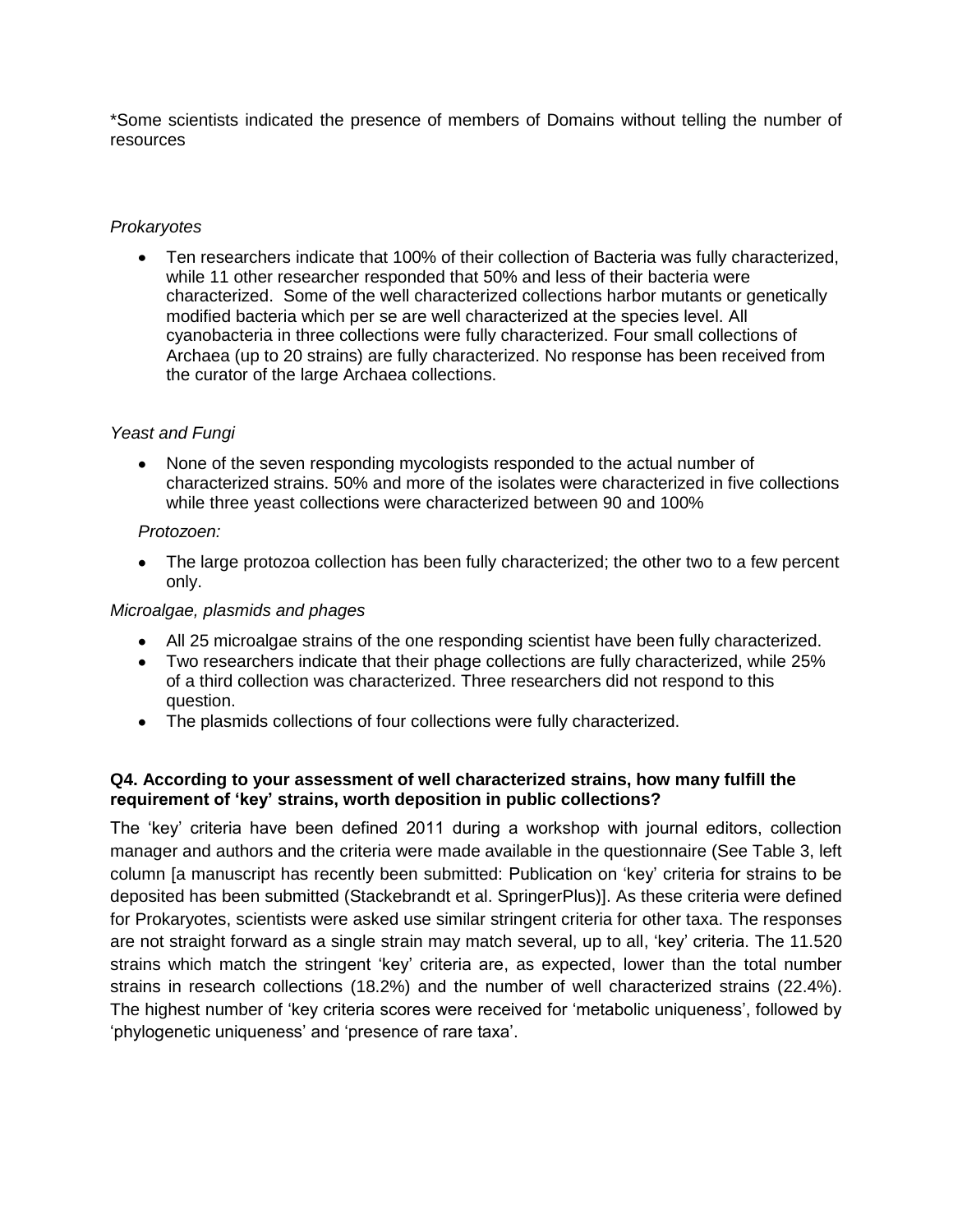Table 3 Well characterized strains (based upon Table 2 - % of taxonomically characterized resources) matching the 'key' criteria. Multiple assessments were allowed.

| 'Key' criteria                                                                                                                         | Number of assessment |
|----------------------------------------------------------------------------------------------------------------------------------------|----------------------|
| Phylogenetic uniqueness (e.g. < 98% 16S rRNA gene<br>sequence similarity to nearest neighbor, sequences of other<br>genes and spacers) | 2.393                |
| Metabolic uniqueness (e.g. new or modification of known<br>pathways, new metabolites)                                                  | 5.471                |
| Morphological/cytological uniqueness                                                                                                   | 367                  |
| Genomic uniqueness genome size, architecture, regulation)                                                                              | 623                  |
| Resources with 'draft' or completely sequences genomes                                                                                 | 702                  |
| Second strain for a species for which only the type strain is<br>available                                                             | 134                  |
| Representatives of 'rare' taxa                                                                                                         | 1.530                |
| <b>Others</b>                                                                                                                          | 300                  |

# **Q5 Willingness to deposit**

As the number of strains for which the researcher indicated an interest in deposition (44.790) exceeds the number of resources indicated in Q4 (11.520) it must be assumed that several researchers were referring to numbers indicated in Q2 (63.188) or Q3 (50.904) but not in Q4. Nevertheless, most researchers would like to see their strains maintained long-time in public collections to safeguard the investment made in isolation and scientific research.

# **SUMMERY**

Research collections encompass a rich diversity of small to medium sized collections with restricted phylogenetic depth

- $\triangleright$  About 15 percent of grant recipients responded that no research collection has been established. Of the remaining addressees, another fraction of 15 percent agreed to respond to the questionnaire, which is an encouraging return.
- $\triangleright$  About 63.000 resources were maintained in the collections of the 31 researchers, containing about 81.1% characterized specimen.
- Collections of Bacteria, cyanobacteria, yeasts, plasmids, protozoa and microalgae are well characterized, but not so those of filamentous fungi and phages. A minor fraction of the well characterized strains (total of 27) have already been deposited in public culture collections
- Most researchers agreed to see their resources be maintained in public collections
- $\triangleright$  Not unexpected was the concentration of isolates affiliated to the phyla Proteobacteria, Bacteroidetes, Firmicutes and Actinobacteria as these
	- $\circ$  are the ones which can be isolated most easily from any environment on standard cultivation media,
	- o embrace the highest number of named species,
	- o are also well represented in the scientific literature and
	- o constitute the major holdings of most public collections